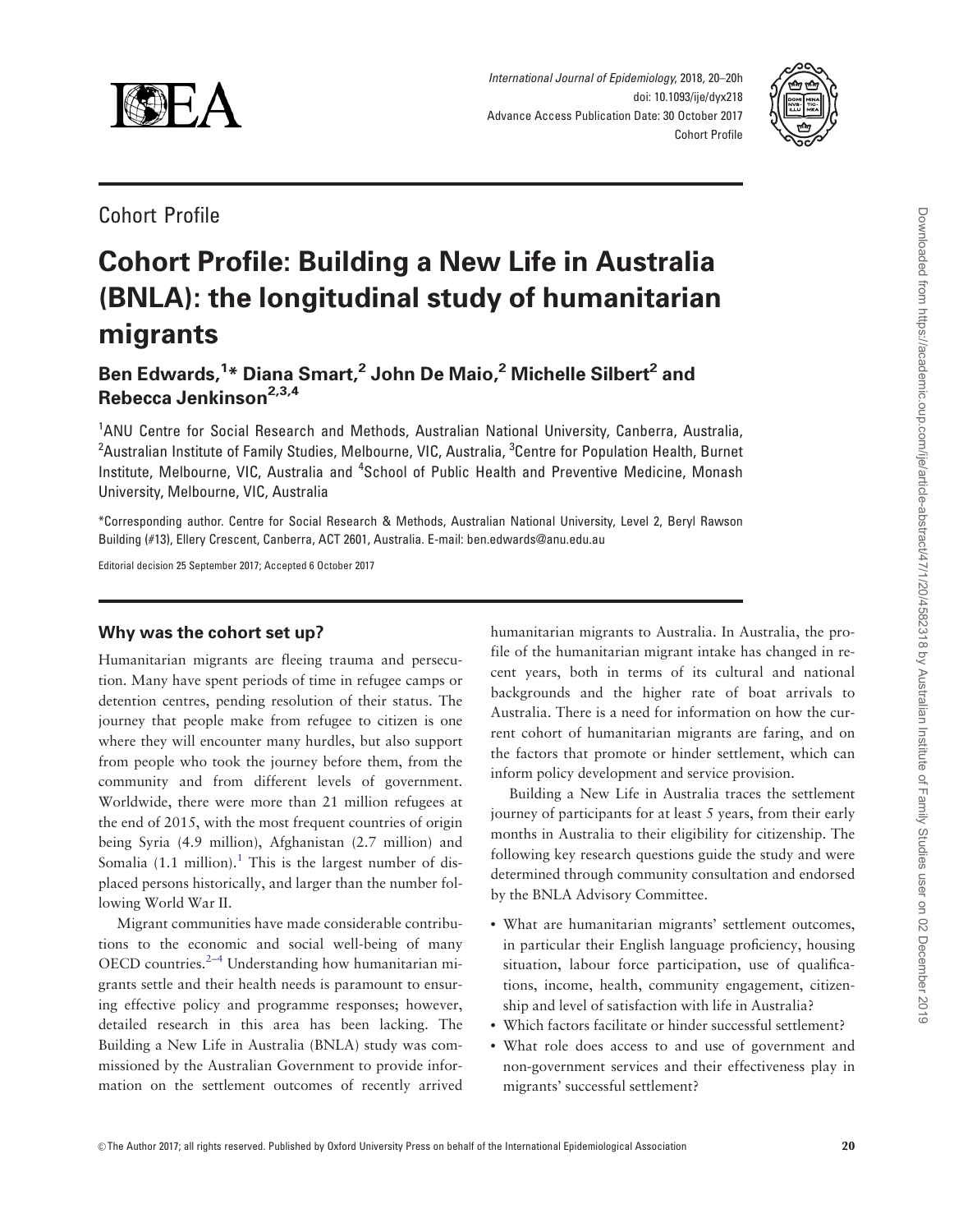<span id="page-1-0"></span>• Do the settlement experiences and outcomes of humanitarian migrants vary according to the differing migration pathways taken

To our knowledge, the BNLA study is the largest survey of humanitarian migrants in Australia, $5-9$  $5-9$  $5-9$  and one of the largest studies of its type in the world. The Survey of New Refugees in the UK (conducted between 2005 and 2009) recruited around  $5600$  refugees in Wave  $1<sup>10</sup>$  Statistics  $Canada<sup>11</sup>$  $Canada<sup>11</sup>$  $Canada<sup>11</sup>$  also undertook a longitudinal survey of over 9000 refugees, beginning in 2005, to examine how immigrants (including refugees and non-refugees) adjust to life in their new countries.

#### Who is in the cohort?

The study population comprises individuals or families who were granted permanent protection visas through Australia's humanitarian programmes during May and December 2013. Australia's Refugee and Humanitarian programme comprises three main types of permanent protection visas: (i) those granted to refugees who are primarily identified through the United Nations High Commission for Refugees; (ii) those related to the Special Humanitarian Program (SHP) for Women at-risk which is for female applicants and their dependants, who are living outside their home country without protection of a male relative and are in danger of victimization, harassment or serious abuse because of their gender; and (iii) also onshore protection visas which are granted for those who have sought protection following their arrival in Australia.[12](#page-7-0) There are two types of onshore protection visas granted, for individual or families who have arrived by boat [referred to as illegal maritime arrivals (IMAs) by the Department of Immigration and Border Protection] and for those who originally came to Australia on another type of visa (e.g. tourist or student) and then sought and were granted a permanent humanitarian visa.

| Table 1. Summary of the BNLA study design |  |  |  |
|-------------------------------------------|--|--|--|
|-------------------------------------------|--|--|--|

Recruitment into the study was based on the 'migrating unit' named on the visa application, which could consist of a single individual or a group/family. Contact was initially made with the Principal Applicant named on the visa application, who was required to consent before other members of the migrating unit (referred to hereafter as Secondary Applicants) could be invited to participate. Secondary Applicants were required to be aged 15 years or older and residing with the Principal Applicant at the time of the Wave 1 data collection. To be eligible for the study, participants had to have arrived in Australia in the 3 to 6 months preceding the start of Wave 1 fieldwork and already be holding a permanent protection visa (the 'offshore' group), or to have been granted a permanent protection visa in the previous 3 to 6 months after their arrival in Australia either by boat or on another visa type such as a tourist or student visa (the 'onshore' group). Ethics approval was obtained from the Australian Institute of Family Studies Human Research Ethics Committee, for all aspects of the study.

A total of 1509 Principal Applicants, 755 adult Secondary Applicants and 135 adolescent Secondary Applicants (aged 15 to 17 years) were recruited to Wave 1, yielding 2399 participants in all. Participants were residing in all states of Australia and in capital cities and regional centres. A total of 1177 (78%) of migrating units had followed an 'offshore' pathway, and the remaining 332 (22%) had followed an 'onshore' pathway. Of wave 1, 2009 (84%) were interviewed in Wave 2 and 1894 (79%) in Wave 3 (Table 1).

### How often have they been followed up?

At least five annual data collections are planned, with Waves 1, 2 and 3 already completed. Participants have home visits for Waves 1, 3 and 5 and telephone interviews in Waves 2 and 4. In Waves 1, 3 and 5, the survey was

|                                     | Wave 1                                    | Wave 2                              | Wave 3                                    | Wave 4                              | Wave 5                                    |
|-------------------------------------|-------------------------------------------|-------------------------------------|-------------------------------------------|-------------------------------------|-------------------------------------------|
|                                     |                                           |                                     | <b>BNLA Main Wave data collection</b>     |                                     |                                           |
| Data collection period              | October $2013 -$<br>February 2014         | October $2014 -$<br>February 2015   | October $2015 -$<br>February 2016         | October $2016 -$<br>February 2017   | October 2017 -<br>February 2018           |
| Data collection method              | Face-to-face<br>interview<br>(home visit) | Telephone interview                 | Face-to-face<br>interview<br>(home visit) | Telephone<br>interview              | Face-to-face<br>interview<br>(home visit) |
| Number of interviews                | 2399                                      | 2009                                | 1894                                      |                                     |                                           |
| MU size <sup>a</sup>                | 1.509                                     | 1 2 7 3                             | 1165                                      |                                     |                                           |
| Anticipated length<br>of interviews | 70 mins for PAs,<br>30 mins for SAs       | 20 mins for PAs,<br>10 mins for SAs | 60 mins for PAs,<br>30 mins for SAs       | 20 mins for PAs,<br>10 mins for SAs | 60 mins for PAs,<br>30 mins for SAs       |

<sup>a</sup>A Migrating Unit (MU) could consist of a single individual or several related individuals. Principal Applicants (PAs) are the persons upon whom the permanent protection visa was granted; Secondary Applicants (SAs) are other persons named on the grant application.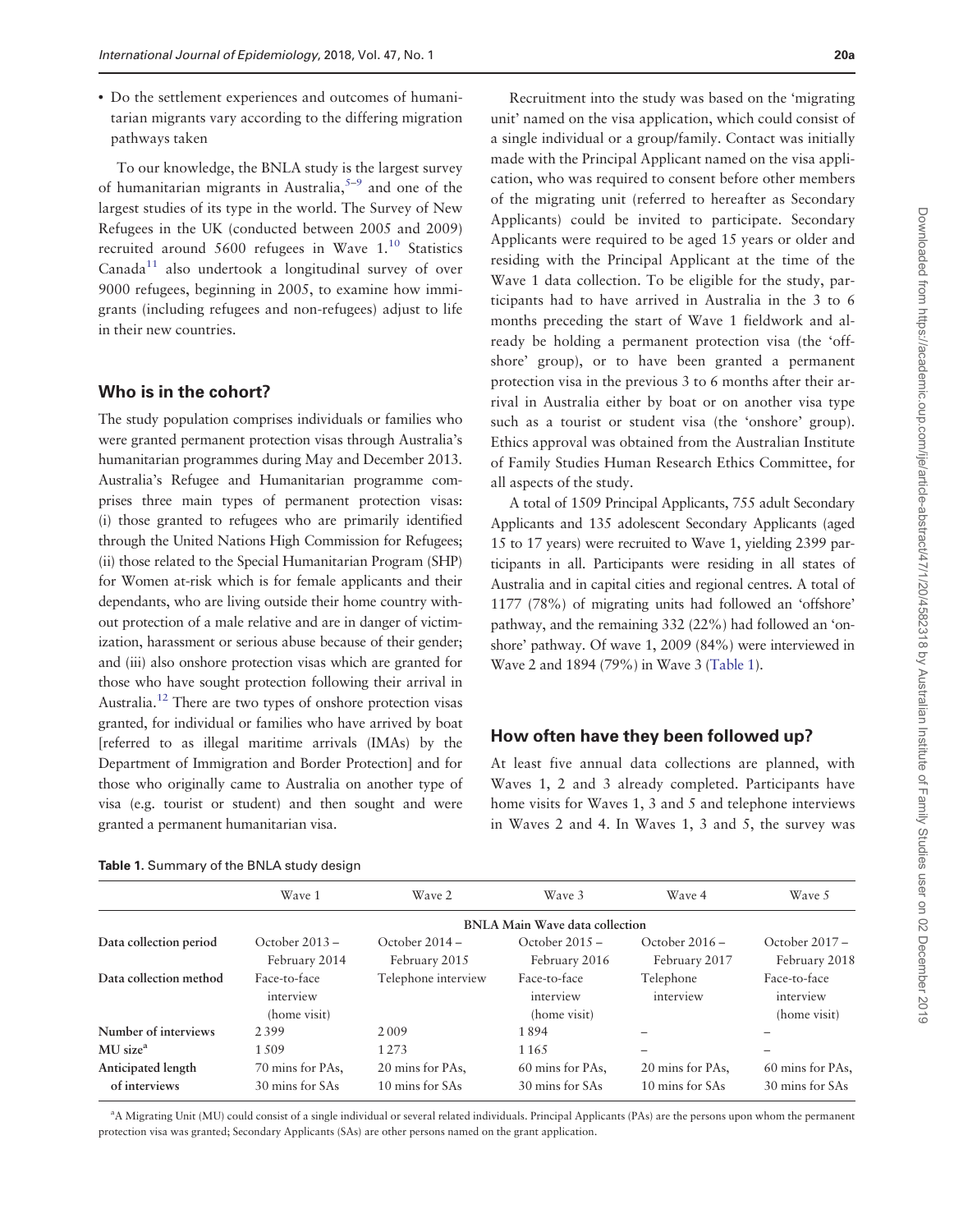administered using a computer-assisted self-interview (CASI) on a small portable computer tablet. The CASI has audio functions available so that participants can listen to the questions being read out, a feature particularly useful for participants with low literacy levels. For those who preferred an interview, a computer-assisted personal interview (CAPI) was offered. The survey and participant material were translated into 14 languages including Amhari, Arabic, Burmese/Myanmar, Chin Haka, Dari, Hazaragi, Nepali, Oromo, Pashto, Persian, Somali, Swahili, Tamil and Tigrinya. All translations had multiple stages of independent checking to ensure a quality translation; however, for languages beyond the translated 14 languages, we used trained interpreters who, where possible, attend the home visit. For particularly rare languages, the small pool of accredited interpreters in Australia meant participants were interviewed over the telephone. In Wave 1, 19 languages were used across the Wave 1 sample. The most common languages used included 1014 interviews in Arabic (42%), 562 in Persian (23%), 230 in English (10%) and 200 in Dari (8%) (Table 2). In Wave 1, 1692 (71%) participants completed a computerized self-interview, 658 (27%) a computerized personal interview I and 49 (2%) a computerised self-interview with an interpreter.

Each main wave of data collection is to be preceded by a pilot phase to test the survey methodology and content.

Strategies employed to retain participants include: collecting detailed address, telephone and other contact information at baseline and follow-up interviews (for participants and secondary contacts where possible); employing multilingual interviewers from national and cultural backgrounds similar to those of the participants; employing respected members of local communities to act as 'Community Engagement Officers' in Wave 1 to advocate for the study, broker introductions and assist interviewers with participant recruitment; providing participants with links to a BNLA participant website and other relevant external resources and services; and disseminating participant newsletters (translated into 14 languages for Wave 1) highlighting key findings from each wave of data collection. [Table 1](#page-1-0) provides a summary of the data collection time periods, data collection methods and anticipated sample sizes.

## What has been measured?

The study aims to investigate both the degree to which successful settlement outcomes are achieved (e.g. health, economic well-being, social participation) and the factors that may influence outcomes (e.g. personal characteristics, migration experiences, community support, services provided). Thus, it contains a wide range of content areas that are

Table 2. Language of survey completion, by interview mode, Wave 1

Survey mode Language of interview CASI<sup>a</sup> (%) CAPI<sup>b</sup> with interviewer (%) CAPI<sup>b</sup> with interpreter (%) Total (%) Amharic 0.35 0.15 0 0.29 Arabic 43.85 40.73 8.16 42.27 Burmese/Myanmar 3.31 2.28 4.08 3.04 Chin Haka 1.83 2.13 0 1.88 Dari 6.38 6.38 12.31 22.45 8.34 English 9.63 10.18 0 9.59 Hazaragi 3.25 3.65 0 3.29 Karen 1980 - 1980 - 1980 - 1980 - 1980 - 1980 - 1980 - 1980 - 1980 - 1980 - 1980 - 1980 - 1980 - 1980 - 1980 -Nepali 5.56 5.56 0.15 10.2 4.17 Oromo  $0.24$  0 0.17 Pashto 0.47 0.3 0 0.42 0.42 Persian 22.64 26.29 12.24 23.43 Somali 2.04 0.25 0.26 0.15 2.04 0.25 Swahili 0.71 0.76 24.49 1.21 Tamil 1.3 0.46 0 1.04 Tigrinya 0.24 0.46 0 0.29 Other 0 0 0 0 14.29 0.29  $\text{Total } (\%)$  100.00 100.00 100.00 100.00 100.00 100.00 100.00 Number of interviews 1 692 658 658 49 2 399

a CASI - Computer Assisted Self Interview.

b CAPI - Computer Assisted Personal Interview.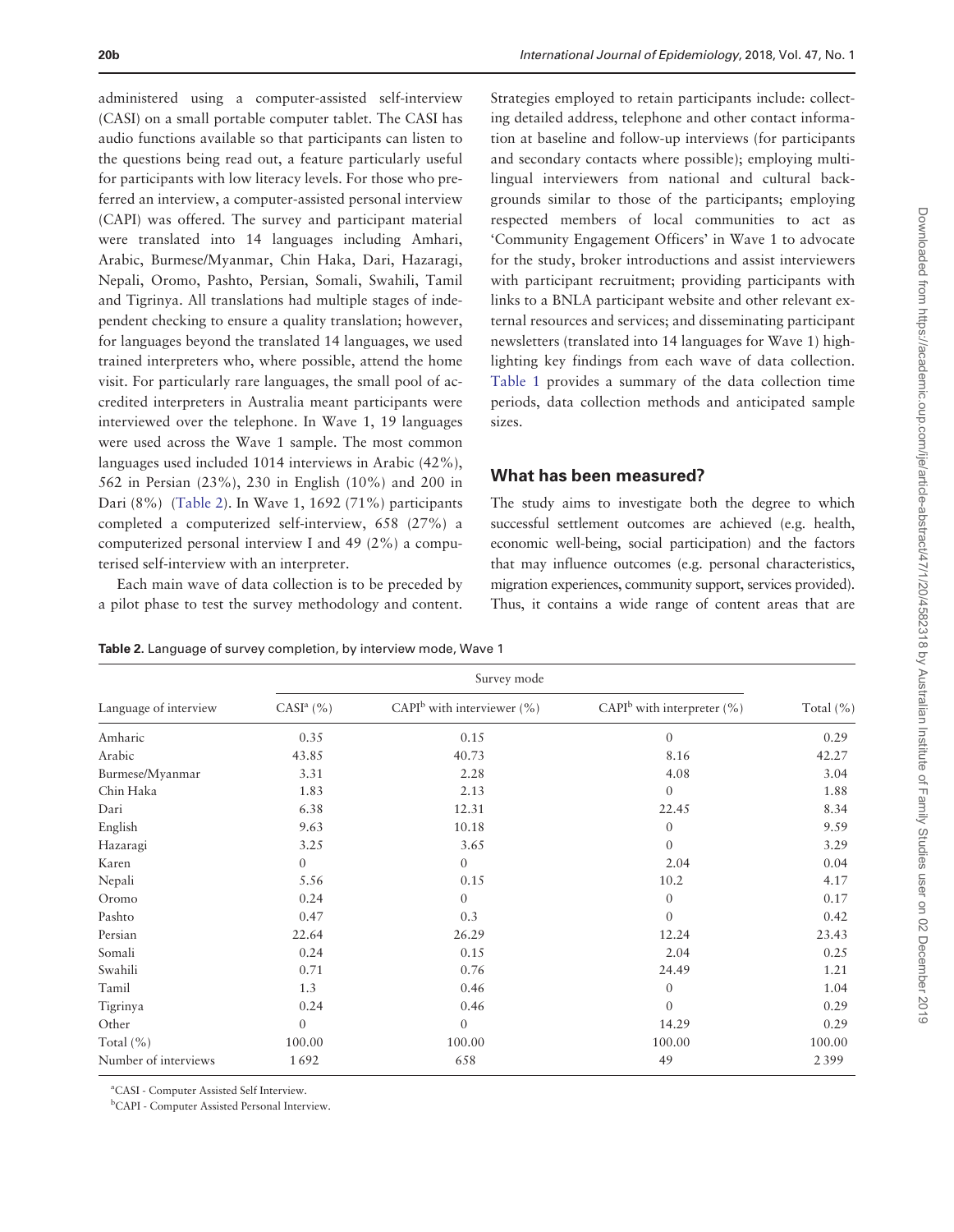<span id="page-3-0"></span>summarized in Table 3. All domains will be assessed at each data collection wave with the exceptions of pre-migration experiences and some demographic characteristics that do not change (e.g. sex), which are collected only in Wave 1.

The survey contains standard scales measuring aspects such as health, employment and income as well as individual items assessing particular characteristics that have been adapted from previous national surveys to enhance comparability with the general population. We highlight a number of the major standardized scales; further details about all survey items can be found on the study website. There are two major measures of mental health. Psychological distress was measured by the Kessler- $6^{13}$  $6^{13}$  $6^{13}$  or K6, which contains six questions assessing depressive and anxiety symptoms in the past 4 weeks. The K6 is a widely used measure and has been used in over 30 countries. We capture post-traumatic stress disorder symptoms using the PTSD-8,<sup>14</sup> an eight-item screening questionnaire derived from the Harvard Trauma Questionnaire<sup>[15](#page-7-0)</sup> which has intrusion, avoidance and hypervigilance subscales that correspond to the DSM-IV criteria. In BNLA, the PTSD-8 can be used to give an indication that an individual is at risk of PTSD<sup>16</sup> and, in Wave 1, has a Cronbach's alpha of 0.92. In terms of physical health, the survey uses four items from

four subscales of the  $SF-36$ ,  $17$  specifically General health ('Overall, how would you rate your health during the past 4 weeks?'); Physical function ['During the past 4 weeks, how much did physical health problems limit your usual physical activities (such as walking or climbing stairs)?']; Role-physical ('During the past 4 weeks, how much difficulty did you have doing your daily work, at home and away from home, because of your physical health?'); and Bodily pain ('How much bodily pain have you had during the past 4 weeks?'). There are two shortened versions of standardized scales of personal resources—self esteem and self-efficacy. Self-esteem is measured through three items from the Rosenberg self-esteem scale<sup>18</sup> and had a Cronbach's alpha of 0.87 in Wave 1. Self-efficacy is measured through three items from the General Self Efficacy Scale,<sup>[19](#page-7-0)</sup> and for Wave 1 has high levels of internal consistency (Cronbach's alpha  $= 0.87$ ).

There is also linked geospatial data for Waves 1 and 2, including several measures of area-based socioeconomic advantage and disadvantage developed by the Australian Bureau of Statistics,<sup>[20](#page-8-0)</sup> and an indicator of whether participants are living in major cities or inner or outer regional areas of Australia. Whereas most data are quantitative in nature, there are some qualitative questions such as

| <b>Table 3.</b> Domains covered in the BNLA study |  |  |  |  |
|---------------------------------------------------|--|--|--|--|
|---------------------------------------------------|--|--|--|--|

| Broad area                                  | Specific issues                                                                                                                                                                                                                                                                    |
|---------------------------------------------|------------------------------------------------------------------------------------------------------------------------------------------------------------------------------------------------------------------------------------------------------------------------------------|
| Demographics and family<br>composition      | Demographic information relating to the individual or family, such as age, gender, country of birth,<br>marital status                                                                                                                                                             |
| Health                                      | Information on health status prior to arrival in Australia; self-rated health, pain, long term health con-<br>dition, injury or disability, Post Traumatic Stress Disorder screener and Kessler-6; life stressors and<br>coping                                                    |
| Housing and neighbourhood                   | Number of times moved home; assistance in finding housing; current tenure type; quality of housing,<br>e.g. number of bedrooms, facilities; neighbourhood characteristics                                                                                                          |
| English language proficiency                | Languages spoken at home; English language proficiency; whether attending English language classes;<br>use and helpfulness of interpreting services                                                                                                                                |
| Education and training                      | Highest level of education achieved; current education and training undertaken; educational aspir-<br>ations; previous qualifications gained prior to arrival in Australia and whether they have been<br>recognised                                                                |
| Employment and income                       | Current employment status, employment characteristics; prior occupation and work experience before<br>coming to Australia; experience of unemployment in Australia; income and government benefits<br>received; financial strain                                                   |
| Immigration experience                      | Countries lived in prior to arrival; experience of deprivation or trauma; time spent and amenities or ser-<br>vices available in refugee camps, Australian detention centres or community detention; reasons for<br>migrating to Australia; social networks available upon arrival |
| Self-sufficiency                            | Ability to perform daily life tasks (e.g. use banking services); ability to access services and transport;<br>barriers to service use                                                                                                                                              |
| Community support                           | Levels of support from national, religious and other community groups; involvement in community<br>activities; ease of making friends; sense of belonging in Australia                                                                                                             |
| Personal resources and life<br>satisfaction | Satisfaction with current life and situation; self-concept; self-efficacy; levels of trust in differing commu-<br>nity groups and organisations; experience of discrimination                                                                                                      |
| Life in Australia                           | Expectations of life in Australia before arrival; factors promoting or hindering settlement; ease of set-<br>tling in Australia                                                                                                                                                    |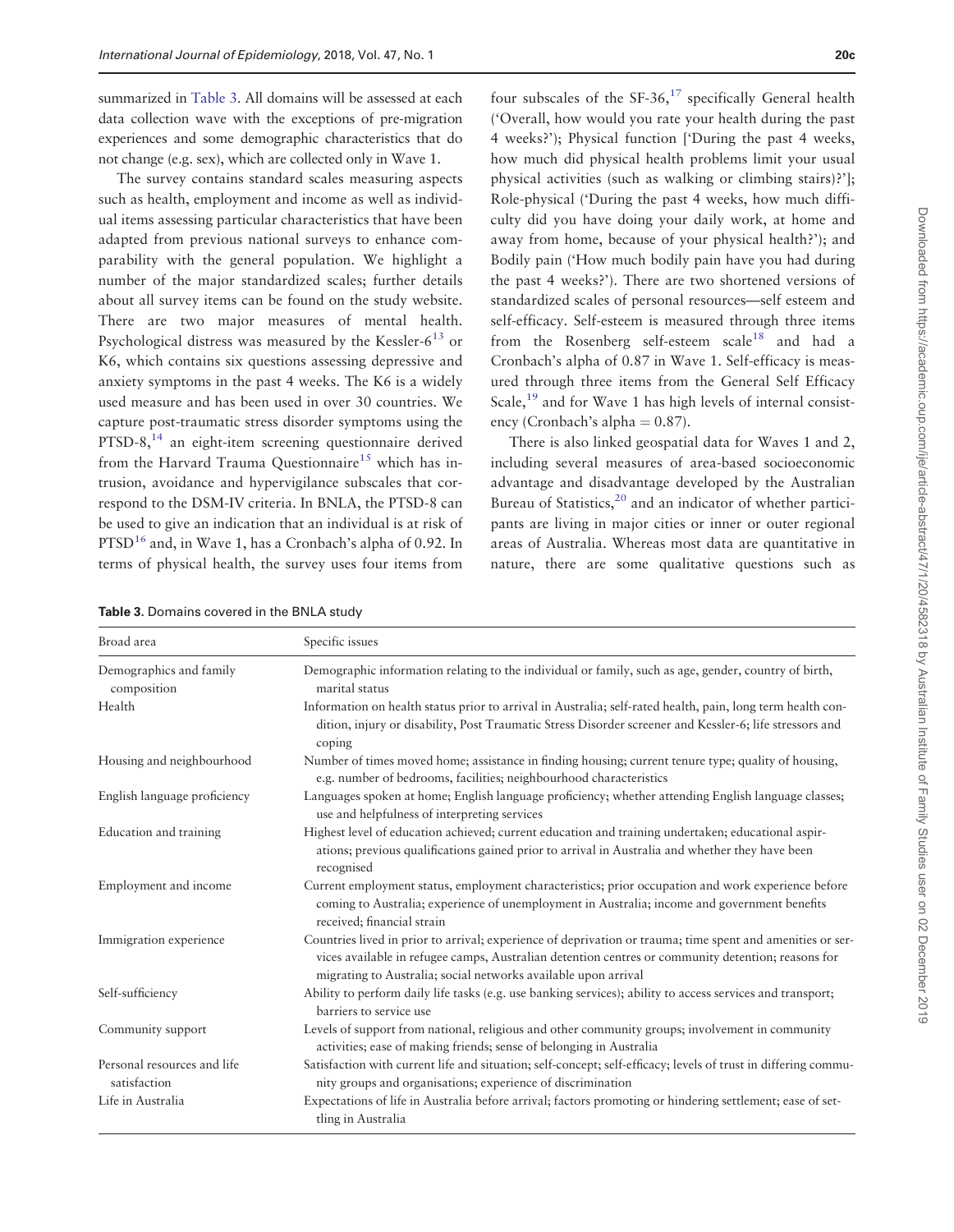<span id="page-4-0"></span>participants' perceptions of the factors that have helped or hindered their settlement, and barriers to service use.

# What has it found? Key findings and publications

At the time of writing, Wave 2 data were not yet publicly available. The following section reports findings from Wave 1 in the areas of sample characteristics, premigration experiences of trauma, and participants' physical and mental health status.

#### Participants' backgrounds

The BNLA cohort was extremely diverse, comprising participants born in 35 different countries. Most commonly participants were born in Iraq (944; 39%), Afghanistan (611; 25%), Iran (286; 12%) and Myanmar (135; 6%). The age of adult respondents ranged from 18 to over 80 years of age, with the average age of the Principal Applicants being 37 years and 32 years for Secondary Applicants. Recruitment was skewed toward males at the Principal Applicant level and females at the Secondary Applicant level, but in all there were 1307 males (54%) and 1092 females (46%) in the cohort. Approximately twothirds (69%,  $n = 1036$ ) of Principal Applicants and 229 (30%) Secondary Applicant adults had worked at some time before coming to Australia, but 380 (15%) reported having never attended school and 909 (37%) had nine years or less of schooling. On arrival, 64% or 1548 participants reported that they understood spoken English 'not well' or 'not at all', and a slightly higher percentage had very limited or no skills in speaking, reading or writing in English. Table 4 provides a summary of the key demographic features of the sample recruited to the BNLA study.

#### Pre-migration experiences of trauma

Previous research has shown how experiences of trauma are an important predictor of post-traumatic stress and heighten the risk of mental illness.<sup>[21](#page-8-0)</sup> Participants were asked whether they or other members of their family had experienced or witnessed a range of traumatic events before coming to Australia. A total of 2161 (95%) reported that they or their

Table 4. Key characteristics of recruited sample at Wave 1, by respondent type

|                                                           | $\frac{0}{0}$                  |                                    |                                         |                     |
|-----------------------------------------------------------|--------------------------------|------------------------------------|-----------------------------------------|---------------------|
|                                                           | PA <sup>d</sup><br>$(n=1.509)$ | SA <sup>e</sup> Adult<br>$(n=755)$ | SA <sup>e</sup> Adolescent<br>$(n=135)$ | Total<br>$(n=2399)$ |
| Visa status                                               |                                |                                    |                                         |                     |
| Refugee                                                   | 62.4                           | 79.6                               | 63.0                                    | 67.9                |
| Special Humanitarian Program (Women at-risk) <sup>a</sup> | 12.1                           | 10.3                               | 23.0                                    | 12.2                |
| Onshore protection -IMA <sup>b</sup>                      | 22.1                           | 5.7                                | 2.2                                     | 15.8                |
| Onshore protection -other <sup>c</sup>                    | 3.3                            | 4.4                                | 11.85                                   | 4.1                 |
| Gender                                                    |                                |                                    |                                         |                     |
| Male                                                      | 70.3                           | 24.9                               | 43.0                                    | 54.5                |
| Female                                                    | 29.7                           | 75.1                               | 57.0                                    | 45.5                |
| Location                                                  |                                |                                    |                                         |                     |
| Metropolitan                                              | 90.3                           | 91.3                               | 85.2                                    | 90.3                |
| Non-metropolitan                                          | 9.7                            | 8.7                                | 14.8                                    | 9.7                 |
| Prior education                                           |                                |                                    |                                         |                     |
| Never attended school                                     | 17.6                           | 13.8                               | 7.4                                     | 15.8                |
| Up to 7 years                                             | 20.0                           | 18.9                               | 20.7                                    | 19.7                |
| 7–9 years                                                 | 15.2                           | 18.8                               | 48.2                                    | 18.2                |
| $10-11$ years                                             | 9.0                            | 13.3                               | 17.0                                    | 10.8                |
| $12+$ years                                               | 18.4                           | 21.2                               | 4.4                                     | 18.5                |
| Trade or technical qualification                          | 7.0                            | 4.6                                | 1.5                                     | 6.0                 |
| University degree                                         | 11.9                           | 8.5                                | $\overline{0}$                          | 10.1                |

a The Special Humanitarian Program for Women at-risk is for female applicants and their dependents who are living outside of their home country without protection of a male relative and are in danger of victimisation, harassment, or serious abuse because of their gender.

<sup>b</sup>Onshore protection visas are granted for those who have sought protection following arrival in Australia. For individual or families who have arrived by boat they are referred to as illegal maritime arrivals or IMAs, by the Department of Immigration and Border Protection.

c Onshore protection visas other are for individuals or families that have sought asylum in Australia but originally came to Australia on another type of visa (e.g. tourist or student).

<sup>d</sup>Principal Applicants (PAs) are the persons upon whom the permanent protection visa was granted.

e Secondary Applicants (SAs) are other persons named on the grant application.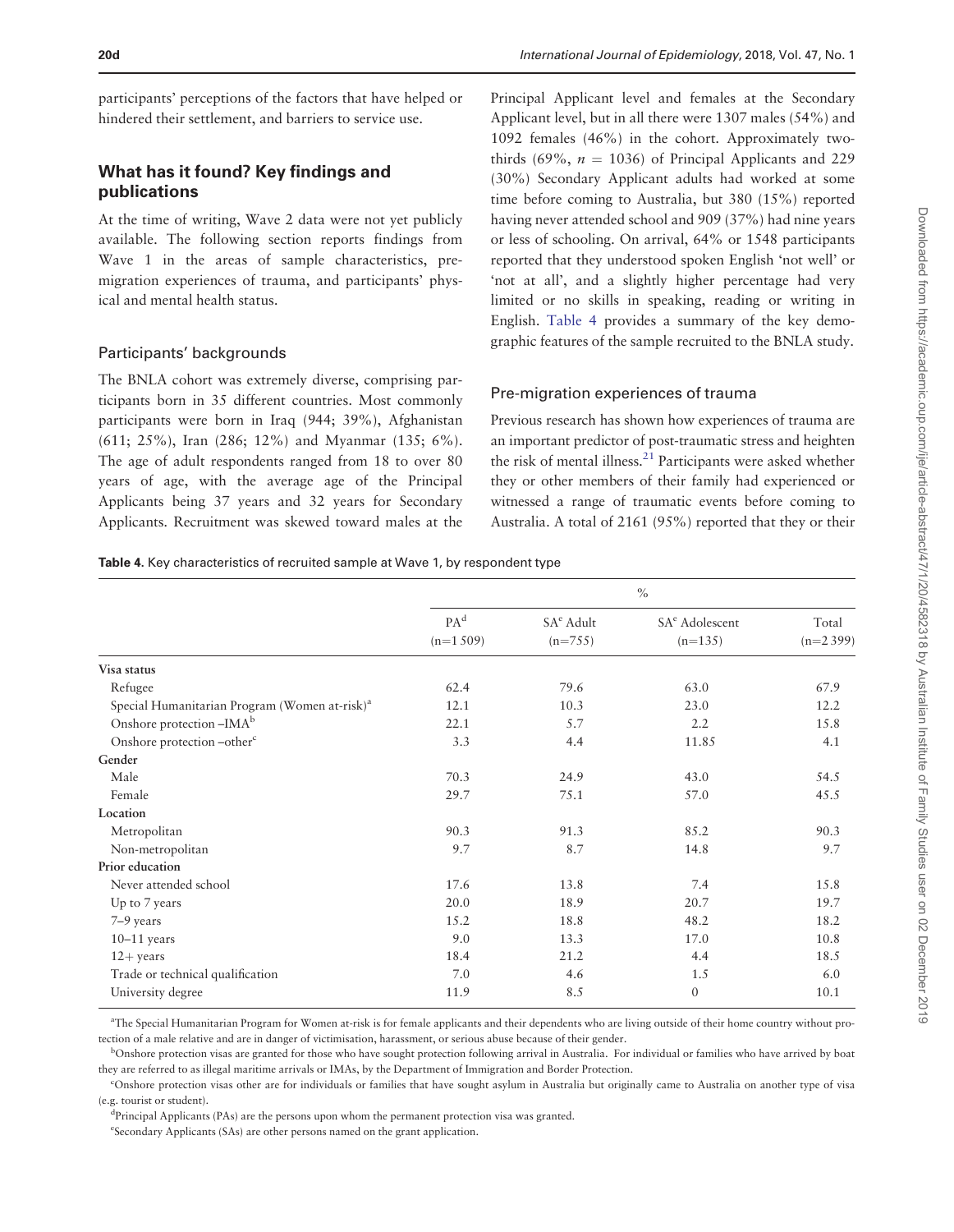<span id="page-5-0"></span>immediate family had experienced at least one type of traumatic event, with 751 (33%) reporting experience of three or more different types of events (Table 5). These events were most commonly war or conflict, reported by 1324 (55%), political or religious persecution, by 1189 (47%), extreme living conditions, by 854 (36%), violence, by 418 (17%), and imprisonment or kidnapping, by 362 (15%).

#### Mental health

Figure 1 shows that more females (521, 45%) than males (461, 35%) were experiencing moderate or high levels of psychological distress in their early stages of settlement in

Table 5. Number of traumatic events experienced or witnessed by migrating unit

| Traumatic pre-migration event <sup>a</sup>               | $\%$  | N       |
|----------------------------------------------------------|-------|---------|
| Any of the seven traumatic events<br>asked in the survey | 94.9  | 2161    |
| No event                                                 | 9.4   | 214     |
| 1 event                                                  | 32.4  | 738     |
| 2 events                                                 | 2.5.2 | 574     |
| 3 or more events                                         | 33.0  | 7.51    |
| Total                                                    | 100   | 2 2 7 7 |

a 122 respondents had missing data on this variable, 56 refused, 45 didn't know or said it did not apply.

Source: BNLA Wave 1.

Australia ( $\gamma^2$  (2) = 35.06, P = 0.000). Participants were classified as showing 'high'[13](#page-7-0) and 'moderate' psychological distress, $21$  using clinical cut-offs. Between one in five to one in eight participants were in the high range. These trends were compared with Australian national data from the Australian Bureau of Statistics' National Mental Health and Wellbeing Survey, $^{23}$  $^{23}$  $^{23}$  which found that rates of psychological distress were higher for humanitarian migrants when compared with the wider Australian population where 7% of adult males and 11% of adult females in the general population reported moderate or high psychological distress. At Wave 1, greater numbers of traumatic events and financial hardships, loneliness and family conflict were found to be risk factors for high psychological distress after adjusting for age, sex, country of origin, education and marital status.[24](#page-8-0)

#### Overall health

The General Health item from the  $SF-36^{17}$  suggests that overall, 349 (15%) reported that their health had been 'very poor' or 'poor', with similar rates of poor health reported among Principal Applicants (236, 16%) and Secondary Applicant adults (108, 14%), but lower among Secondary Applicant adolescents (5, 4%). Further analysis of the BNLA data revealed gender differences in rates of poor overall health, with a higher proportion of females



Figure 1. Levels of moderate and high psychological distress (K6; past four weeks) among BNLA participants and the general Australian population (National Mental Health and Wellbeing Survey), further analysed by gender.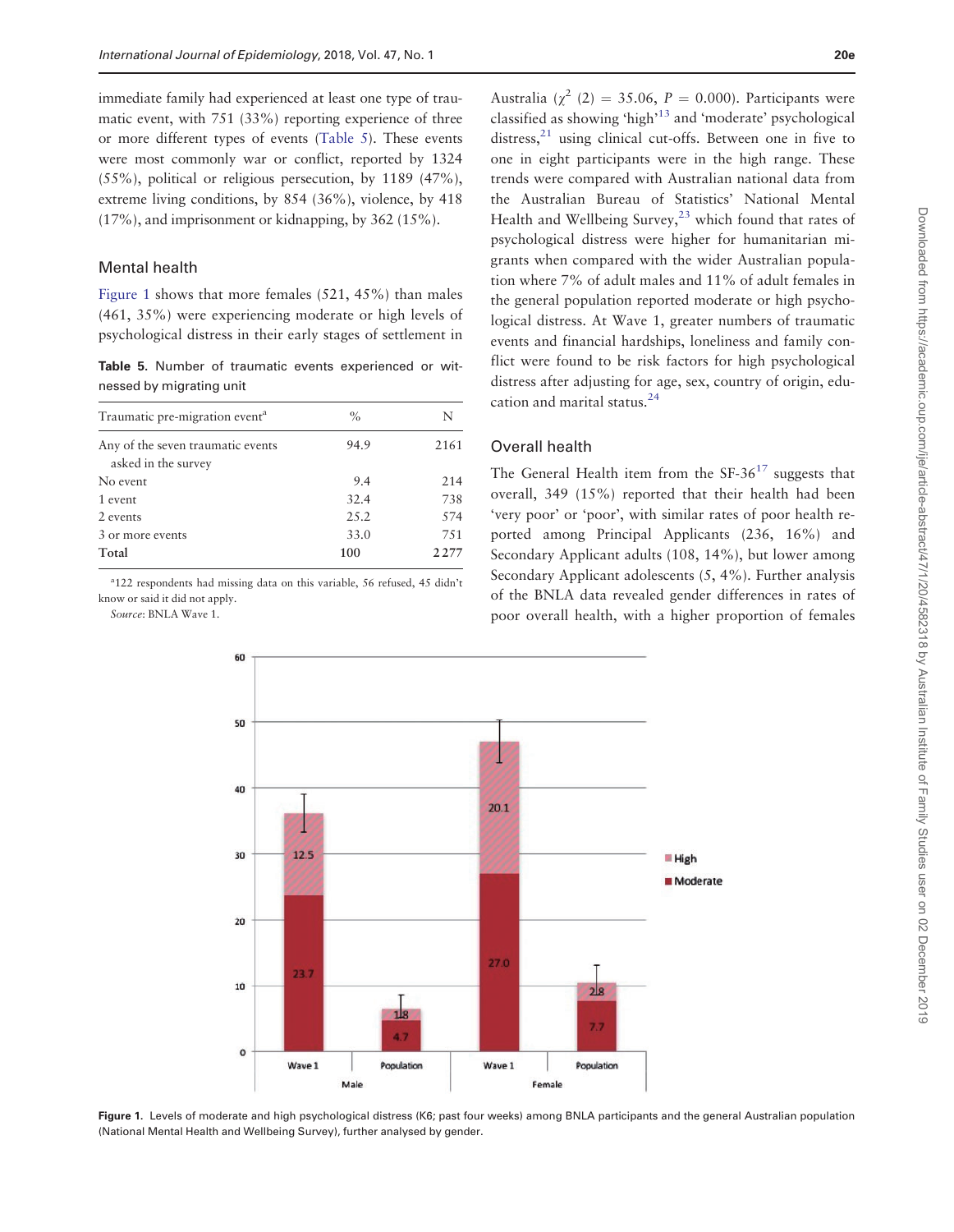<span id="page-6-0"></span>[0.179, 95% confidence interval (CI) 0.156 - 0.201] reporting poor health than males (0.117, 95% CI 0.100 - 0.135,  $P = 0.000$ . Further, the proportion of BNLA participants reporting poor or very poor health is higher than the general Australian population studies  $(3\%)$ .<sup>[23](#page-8-0)</sup> At Wave 1, poor or very poor self-rated health was associated with a greater number of financial hardships and not feeling welcomed in Australia, after adjusting for age, sex, marital status, education, country of origin, visa subclass, time in Australia and experience of traumatic events.<sup>[25](#page-8-0)</sup>

Participants were asked whether they had a disability, injury or health condition that had lasted or was likely to last 12 months or more. In all, 421 (27.9%) Principal Applicants, 158 (20.9%) Secondary Applicant Adults and nine (6.7%) Secondary Applicant Adolescents had a disability, injury or health condition that had lasted or was likely to last 12 months or more.

#### Dissemination activities

The BNLA project team and collaborators have presented early findings from the study at a range of national and international conferences, via data highlight papers and factsheets, submissions to government inquiries and importantly, via annual newsletters to study participants. Wave 1 and 2 data were released to approved data users in September 2015, with increasing numbers of publications likely as awareness of the study increases. Copies of technical papers, a fact sheet that outlines early findings of the experiences of recently arrived humanitarian migrants, the findings from the Wave 1 and other publications<sup>[12](#page-7-0)</sup> including data documentation and a description of the survey weighting, can be accessed at: [\[www.aifs.gov.au/bnla/](www.aifs.gov.au/bnla/)].

## What are the study's main strengths and weaknesses?

There are many strengths to the study. For instance, whereas other Australian studies of humanitarian migrants have typically been cross-sectional in nature or involved short durations of follow-up, the BNLA cohort will be followed annually for a minimum of 5 years. Further, we recruited a very large sample, the largest survey of humanitarian migrants to date in Australia, with 33% of the humanitarian migrants arriving in Australia during the sampling period being recruited into the study and completing a survey in the first wave of data collection. The retention rate was 84% at 12 months' follow-up. Although attrition at Wave 2 was associated with lower levels of premigration education, living in regional Australia and participants living in a couple family with no children, those lost to follow-up were otherwise similar to participants retained in the study, thus limiting the impact of attrition bias on our findings. A set of 'longitudinal' weights that adjusts for attrition between the first and second waves of BNLA data were also calculated and will be made available on the Wave 2 BNLA dataset Finally, in addition to the long duration of follow-up and high rates of retention (to date), a key strength of this study is the inclusion of key measures of mental health and health along with a broad range of issues and domains covered, providing a rich, valuable dataset. This will enable a better understanding of the settlement experiences of humanitarian migrants in Australia, to inform targeted policy decisions aimed at maximizing settlement success for humanitarian migrants.

There are some limitations to the survey. Most questions relate to the participants' recent arrival experiences, and behaviours reported across shorter retrospective time frames have been found to be more consistent and accurate.[26](#page-8-0) Participants were also asked about their life before coming to Australia, and findings may be subject to some recall bias. The sample is extremely diverse, responding to the survey in 19 languages in Wave 1, and an extensive translation process was undertaken with multiple stages of independent checking of survey questions; however, some bias may still be present in the data. Unfortunately direct assessments of physical health were not possible with this population given the resources available, but testing for differential item functioning of key constructs is planned, and derived latent variables that remove biases in cultural responding will be made available to data users.

# Can I get hold of the data? Where can I find out more?

Building a New Life in Australia will help to shed light on the health outcomes for humanitarian migrants in Australia. The analyses reported here highlight the complex lives of recently arrived humanitarian migrants and the diversity of their pre-migration and early arrival experiences.

The two waves of confidentialized BNLA data are available to approved international and Australian researchers from government, academic institutions and non-profit organizations. As BNLA was always intended to be publicly accessible, ethical approval was obtained for public release of a confidentialized dataset and no further ethical approvals are required to be a licensed user. There is no fee for data access. Further supporting documentation are available for data users at [\[http://www3.aifs.gov.au/bnla/index.html#about](http://www3.aifs.gov.au/bnla/index.html#about)] and there is no requirement that researchers have links to the authors. Further waves will be available in due course. Details on how to apply for the BNLA data are available on the Department of Social Services website: [[https://www.dss.](https://www.dss.gov.au/our-responsibilities/families-and-children/programmes-services/access-to-dss-longitudinal-datasets) [gov.au/our-responsibilities/families-and-children/programmes](https://www.dss.gov.au/our-responsibilities/families-and-children/programmes-services/access-to-dss-longitudinal-datasets) [-services/access-to-dss-longitudinal-datasets](https://www.dss.gov.au/our-responsibilities/families-and-children/programmes-services/access-to-dss-longitudinal-datasets)].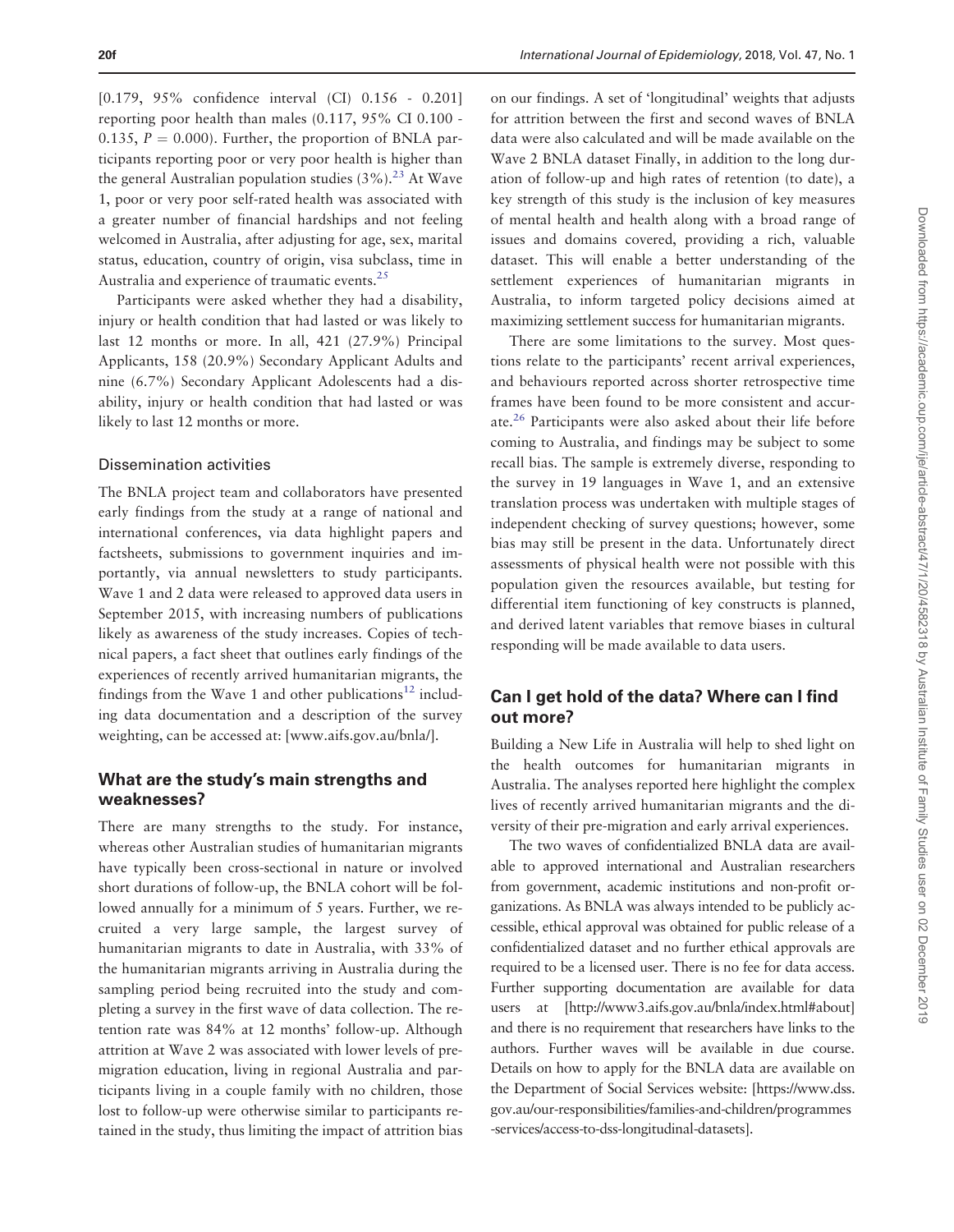#### <span id="page-7-0"></span>Profile in a nutshell

- Building a New Life in Australia (BNLA) aims to better understand the factors that aid or hinder the successful settlement of humanitarian migrants, and to provide an evidence base to inform policy and programme development.
- This is one of the largest studies of humanitarian migrants to date; 2399 individuals and families who had been granted a permanent humanitarian visa to live in Australia participated in Wave 1.
- Participants reported diverse backgrounds and experiences, coming from 35 different countries and speaking close to 50 different languages.
- Participants will be followed annually for at least 5 years; the retention rate at 24 months' follow-up was 79%.
- Wave 1 findings highlight the complex lives of recently arrived humanitarian migrants and the disadvantage and vulnerability experienced by many. Large proportions reported having witnessed or experienced traumatic events before arrival in Australia, and current rates of poor mental and overall health were much higher among BNLA participants than in the general Australian population.

# Funding

Core funding for the project is provided by the Department of Social Services from April 2014; from 2012 to March 2014, funding was provided by the Department of Immigration and Citizenship.

## Acknowledgements

In 2012, the former Department of Immigration and Citizenship, now the Department of Immigration and Border Protection (DIBP), commissioned the project. From the end of Wave 1 fieldwork in April 2014, responsibility for the project moved from DIBP to the Department of Social Services. The Australian Institute of Family Studies (AIFS) was commissioned to manage the design, administration and fieldwork of the BNLA project. AIFS contracted Colmar Brunton Social Research in conjunction with Multicultural Marketing and Management, to undertake the fieldwork for the project. We are indebted to the BNLA participants for their support and generosity of time and look forward to continuing to talk with them about their settlement journey in Australia.

Conflict of interest: None declared.

## **References**

- [1.](#page-0-0) United Nations High Commission for Refugees. Global Trends Forced Displacement in 2015. Geneva: UNHCR, 2016.
- 2. Hugo G. A Significant Contribution: The Economic, Social and Civic Contributions of First and Second Generation Humanitarian Entrants. Canberra: Department of Immigration and Citizenship, 2011.
- 3. Hugo G. The economic contribution of humanitarian settlers in Australia. Intern Mig 2014;52:31–52.
- 4. Organisation for Economic Co-operation and Development. The fiscal impact of immigration in OECD countries. In: International Migration Outlook 2013. Paris: OECD Publishing, 2013.
- 5. Flatau P, Colic-Peisker V, Bauskis A, Maginn P, Buergelt P. Refugees, Housing and Neighbourhoods in Australia. AHURI Final Report No.224. Melbourne, VIC: Australian Housing and Urban Research Institute, 2014.
- 6. AMES Australia. Participation and Employment: A Survey of Newly Arrived Migrants and Refugees in Melbourne. Melbourne, VIC: Research and Policy Unit, AMES, 2011.
- 7. Gifford S, Correa-Velez I, Sampson, R. Good Starts for Recently Arrived Youth With Refugee Backgrounds: Promoting Wellbeing in the First Three Years of Settlement in Melbourne, Australia. Melbourne, VIC: La Trobe Refugee Research Centre, La Trobe University, 2009.
- 8. La Trobe Refugee Health Centre. SettleMEN: Health and Settlement Among Men From Refugee Backgrounds Living in South East Queensland. Melbourne, VIC: La Trobe Refugee Research Centre, 2008.
- 9. Department of Immigration and Citizenship (DIAC). The Longitudinal Survey of Immigrants to Australia. 2011. [https://data.](https://data.gov.au/dataset/the-longitudinal-survey-of-immigrants-to-australia-lsia-labour-force-subset) [gov.au/dataset/the-longitudinal-survey-of-immigrants-to-australia](https://data.gov.au/dataset/the-longitudinal-survey-of-immigrants-to-australia-lsia-labour-force-subset)[lsia-labour-force-subset](https://data.gov.au/dataset/the-longitudinal-survey-of-immigrants-to-australia-lsia-labour-force-subset) (22 September 2016, date last accessed).
- [10.](#page-1-0) UK Border Agency: Analysis, Research and Knowledge Management. Survey of New Refugees, 2005–2009. University of Essex, Colchester, UK: UK Data Service, 2010.
- [11.](#page-1-0) Statistics Canada. Longitudinal Survey of Immigrants to Canada: Process, Progress and Prospects. Ottawa, ON: Statistics Canada, 2003.
- [12.](#page-1-0) De Maio J, Silbert M, Jenkinson R, Smart D. (2014). Building a new life in Australia: introducing the longitudinal study of humanitarian migrants. Family Matters 2014;94:5–14.
- [13.](#page-3-0) Furukawa TA, Kessler RC, Slade T, Andrews G. The performance of the K6 and K10 screening scales for psychological distress in the Australian National Survey of Mental Health and Well-Being. Psychol Med 2003;33:357–62.
- [14.](#page-3-0) Hansen M, Anderson TE, Armour C, Elklit A, Palic S, Mackrill T. PTSD-8: A Short PTSD Inventory. Clin Pract Epidemiol Ment Health 2010;6:101–08.
- [15.](#page-3-0) Mollica RF, Caspi-Yavin Y, Bollini P, Truong T, Tor S, Lavelle J. Harvard Trauma Questionnaire. Validating a cross-cultural instrument for measuring torture, trauma, and posttraumatic stress disorder in Indochinese refugees. J Nerv Ment Dis 1992; 180:111–16.
- [16.](#page-3-0) Building a New Life in Australia. BNLA Data User Guide, Release 2.0. Melbourne, VIC: Australian Institute of Family Studies, 2016.
- [17.](#page-3-0) Ware JE, Kosinski M, Dewey JE, Gandek B. How to Score and Interpret Single-item Health Status Measures: A Manual for Users of the SF-8 Health Survey. Lincoln, RI: Quality Metric Inc., 2001.
- [18.](#page-3-0) Rosenberg M. Society and the Adolescent Self-image. Princeton, NJ: Princeton University Press, 1965.
- [19.](#page-3-0) Schwarzer R, Jerusalem M. In: Weinman J, Wright S, Johnston M (eds). Generalized Self-Efficacy scaleMeasures in Health Psychology: A User's Portfolio. Windsor, UK: Nelson, 1995,